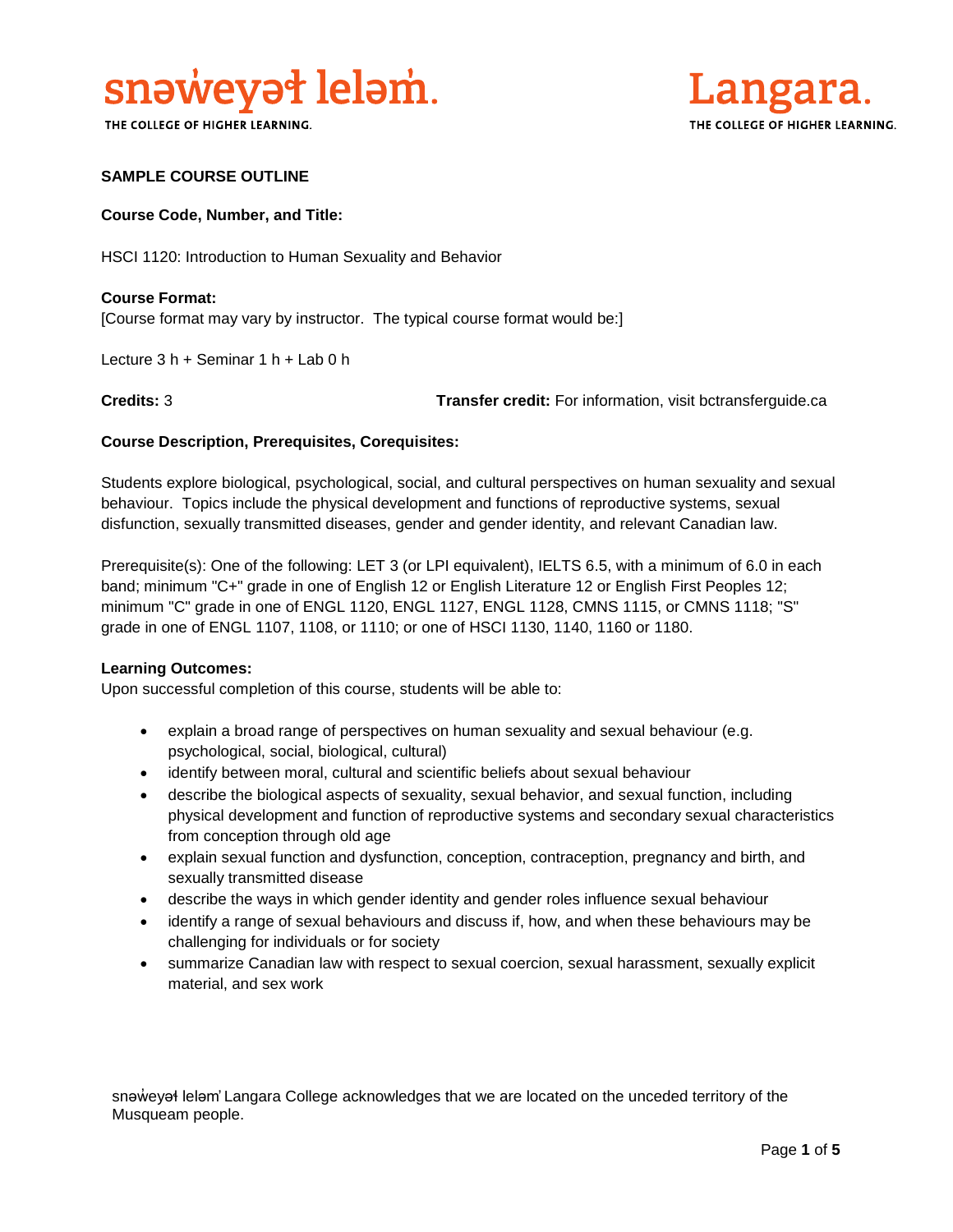

THE COLLEGE OF HIGHER LEARNING.



# **Instructor(s): TBA Office: TBA Phone: 604 323 XXXX Email: TBA**

**Office Hours: TBA** 

# **Textbook and Course Materials:**

[Textbook selection may vary by instructor. An example of texts and course materials for this course might be:}

Rathus, S.A, Nevid, J S, Fischer-Rathus, L & Herold, E S. "Human Sexuality in a World of Diversity". Toronto. 2010.

Course readings- compilation of scholarly articles

Note: *This course may use an electronic (online) instructional resource that is located outside of Canada*  for mandatory graded class work. You may be required to enter personal information, such as your name *and email address, to log in to this resource. This means that your personal information could be stored on servers located outside of Canada and may be accessed by U.S. authorities, subject to federal laws. Where possible, you may log in with an email pseudonym as long as you provide the pseudonym to me so I can identify you when reviewing your class work.* 

**Assessments and Weighting: Final Exam** 20% **Other Assessments %** (An example of other assessments might be:) %

Midterm Exam: 2 x 15% Assignments: 40% Participation: 10%

Number of assignments: 1 term paper (worth 20%) + 3 min thought papers on seminar readings (each worth 5%) + 1 library assignment (5%)

Participation format: Weekly seminar and discussions of assigned articles

Number and variety of writing assignments:

Term paper – Students must submit one research paper (10-12) pages, worth 20% of their final grade. Research on various aspects of human sexuality receives considerable attention in the popular press. Unfortunately, popular accounts sometimes do not effectively summarize information from the scientific literature and thereby create misconceptions among the general public. For this research paper, students will be responsible for summarizing and critically evaluating a recent popular article on human sexuality. This assignment will involve independently researching the topic discussed in the popular article. Students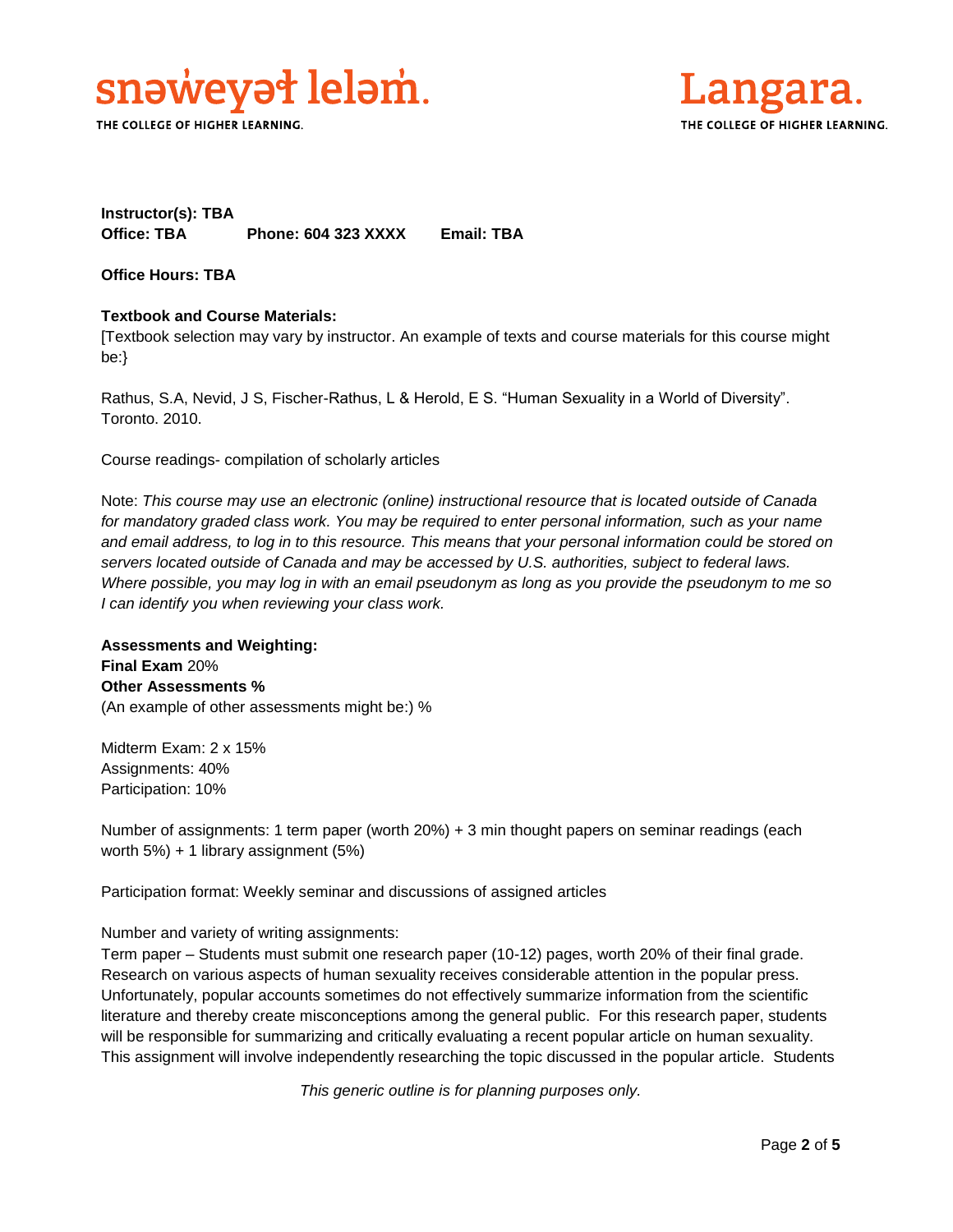# snəweyət leləm.



THE COLLEGE OF HIGHER LEARNING.

are required to have at least six scholarly, published references from the scholarly literature. Scholarly literature includes peer-reviewed professional journals, books, or chapter in edited volumes.

The research paper must include an introduction and summary on the popular account, providing a clear thesis statement that summarizes the argument to be developed in the paper. In a second section of the paper, students need to synthesize and present the research information compiled from the scholarly literature. Based on these background readings, the paper then needs to identify the strengths and weaknesses of the popular account. The paper must conclude with a discussion of broad scientific or societal implications.

Mini-"thought" papers – Students must write three mini-"thought" papers about assigned seminar readings, contributing to 15% of their final grade. In these "thought" papers, students must briefly summarize the scholarly article's content and describe how it contributes to the field and contrasts popular misconceptions about sexuality.

Essay questions on exams

Proportion of individual and group work: Individual: 90% Group: 10%

## **Grading System:** Letter grade

Specific grading schemes will be detailed in each course section outline.

Passing grade: 50%

## **Topics Covered:**

[Topics covered may vary by instructor. An example of topics covered might be:]

| <b>Week</b>    | <b>Topic</b>           | <b>Lecture Reading</b> | <b>Tutorial</b>         | <b>Tutorial Reading</b>                    |
|----------------|------------------------|------------------------|-------------------------|--------------------------------------------|
|                | Introduction: What is  | Chapter 1, pp. 1-      | No tutorial             |                                            |
|                | human sexuality?       | 16, Rathus et al.,     |                         |                                            |
|                |                        | 2010                   |                         |                                            |
| $\overline{2}$ | Theoretical and cross- | Chapter 1, pp. 16-     | Cross-cultural views of | Middleton, D.R. (2002). A Panoramic        |
|                | cultural views of      | 33                     | sexuality               | View of Sexuality. In D.R. Middleton,      |
|                | sexuality              |                        |                         | <b>Exotics and Erotics: Human Cultural</b> |
|                |                        |                        |                         | and Sexual Diversity (pp. 1-15).           |
|                |                        |                        |                         | Prospect Heights, II: Waveland Press.      |
| 3              | Female and male        | Chapter 3              | Male and female         | Bell, Kirsten. (2005). Genital Cutting     |
|                | anatomy and            |                        | circumcision debates    | and Western Discourses on Sexuality.       |
|                | physiology             | Chapter 4              |                         | Medical Anthropology Quarterly, 19 (2),    |
|                | Sexual arousal and     |                        |                         | 125-148.                                   |
|                | response               |                        |                         |                                            |
| 4              | Biology and sexual     | Chapter 9              | Biology and sexual      | James, W.H. (2005). Biological and         |
|                | orientation            |                        | orientation (genes,     | psychosocial determinants of male and      |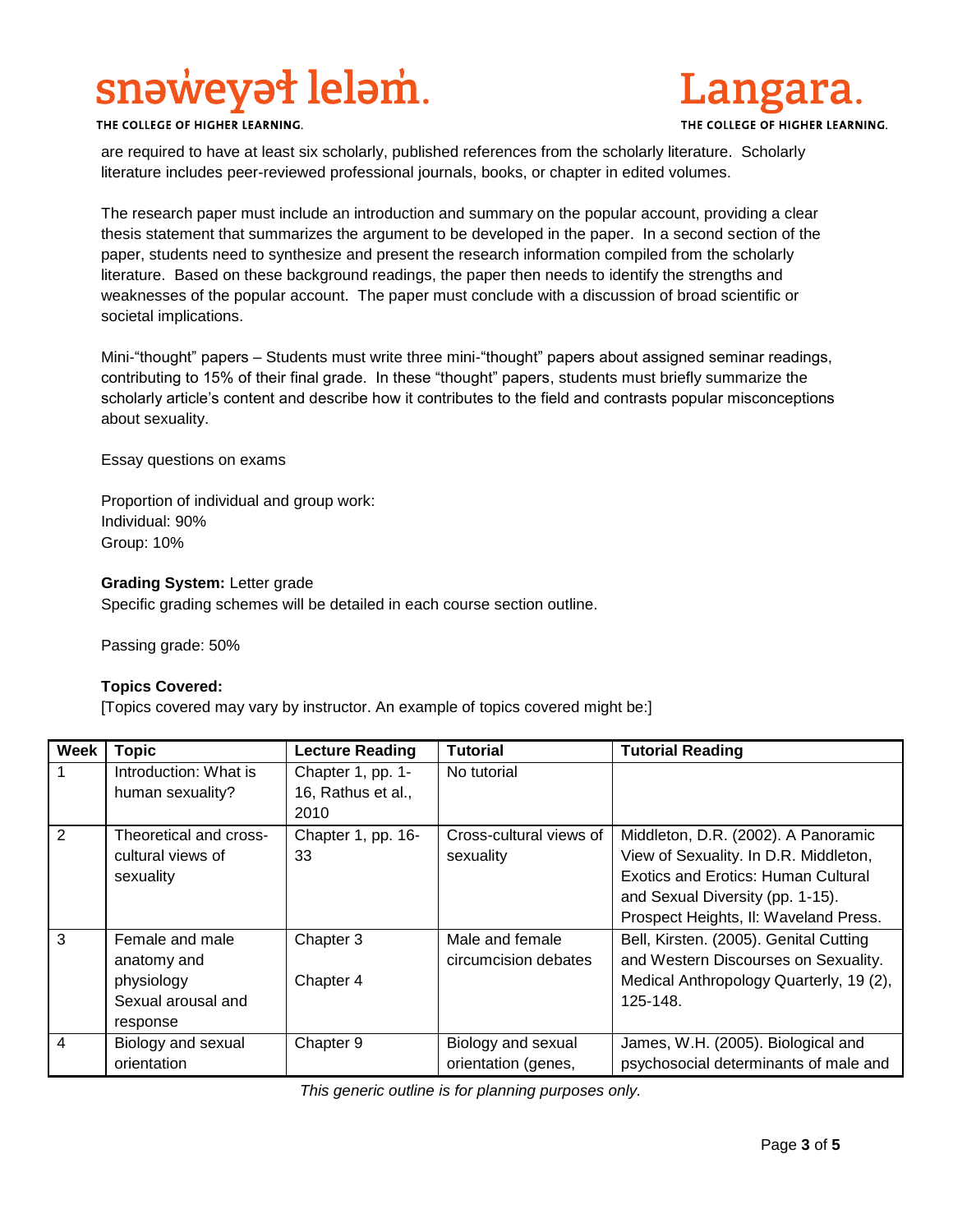# snaweyał lelam.

THE COLLEGE OF HIGHER LEARNING.



THE COLLEGE OF HIGHER LEARNING.

| <b>Week</b>    | <b>Topic</b>                                             | <b>Lecture Reading</b>     | <b>Tutorial</b>                                                                                  | <b>Tutorial Reading</b>                                                                                                                                                                                                                                                                                                                                                                                                      |
|----------------|----------------------------------------------------------|----------------------------|--------------------------------------------------------------------------------------------------|------------------------------------------------------------------------------------------------------------------------------------------------------------------------------------------------------------------------------------------------------------------------------------------------------------------------------------------------------------------------------------------------------------------------------|
|                |                                                          |                            | hormones, and<br>biometrics) Mini-<br>thought paper 1 due                                        | female human sexual orientation.<br>Journal of Biosocial Science, 37. 555-<br>567.<br>Pillard, R.C., & Bailey, J.M. (1998).<br>Human sexual orientation has a<br>heritable component. Human biology.<br>70 (2), 347-65.                                                                                                                                                                                                      |
| 5              | Review / Midterm 1                                       |                            | No tutorial                                                                                      |                                                                                                                                                                                                                                                                                                                                                                                                                              |
| 6              | Sexual variations                                        | Chapter 15                 | Psychiatric<br>perspectives on<br>sexuality (trauma and<br>"paraphilias")                        | Arreola, S.G. (2007). Childhood Sexual<br>Abuse and HIV among Latino Gay<br>Men: The Price of Sexual Silence<br>during the AIDS Epidemic. In Niels<br>Teunis & Gilbert Herdt (Eds.), Sexual<br>inequalities and Social Justice.<br>Berkeley: University of California Press.<br>Seligman, L. & Hardenburg, S. (2000).<br>Assessment and Treatment of<br>Paraphilias. Journal of Counseling &<br>Development, 78 (1), 107-13. |
| $\overline{7}$ | Gender identities and<br>gender roles across<br>cultures | Chapter 5                  | Transgender identities<br>across history and<br>culture                                          | Nanda, S. (2000). Sex/Gender<br>Diversity in Euro-American Cultures. In<br>S. Nanda, Gender Diversity,<br><b>Crosscultural Variations. Prospect</b><br>Heights, IL: Waveland Press.                                                                                                                                                                                                                                          |
| 8              | Sexually explicit<br>material                            | Chapter 17, pp.<br>496-506 | Media<br>representations,<br>pornography, and<br>racial fetishism<br>Mini-thought paper 2<br>due | Cowan, G. & Campbell, R. (1994).<br>Racism and Sexism in Interracial<br>Pornography. Psychology of Women<br>Quarterly, 18, 323-338.<br>Younge, G. (2006, January 23). Why<br>there will never be a black 'Brokeback<br>Mountain'. The Guardian.                                                                                                                                                                              |
| 9              | Review / Midterm 2                                       |                            | No tutorial                                                                                      |                                                                                                                                                                                                                                                                                                                                                                                                                              |
| 10             | Sexuality across the<br>life cycle                       | Chapter 12                 | Sexuality and aging                                                                              | Vare, T. et al. (2007). Re-<br>Conceptualizing cultural narratives of<br>mature women's sexuality in the Viagra<br>era. Journal of Aging Studies, 21, 153-<br>164.                                                                                                                                                                                                                                                           |
| 11             | Prostitution                                             | Chapter 17, pp.<br>481-496 | Sex work, sex tourism,<br>and sex trafficking<br>Mini-thought paper 3<br>due                     | Orchard, Treena. (2007). Girl, woman,<br>lover, mother: Towards a new<br>understanding of child prostitution<br>among young Devadasis in rural                                                                                                                                                                                                                                                                               |